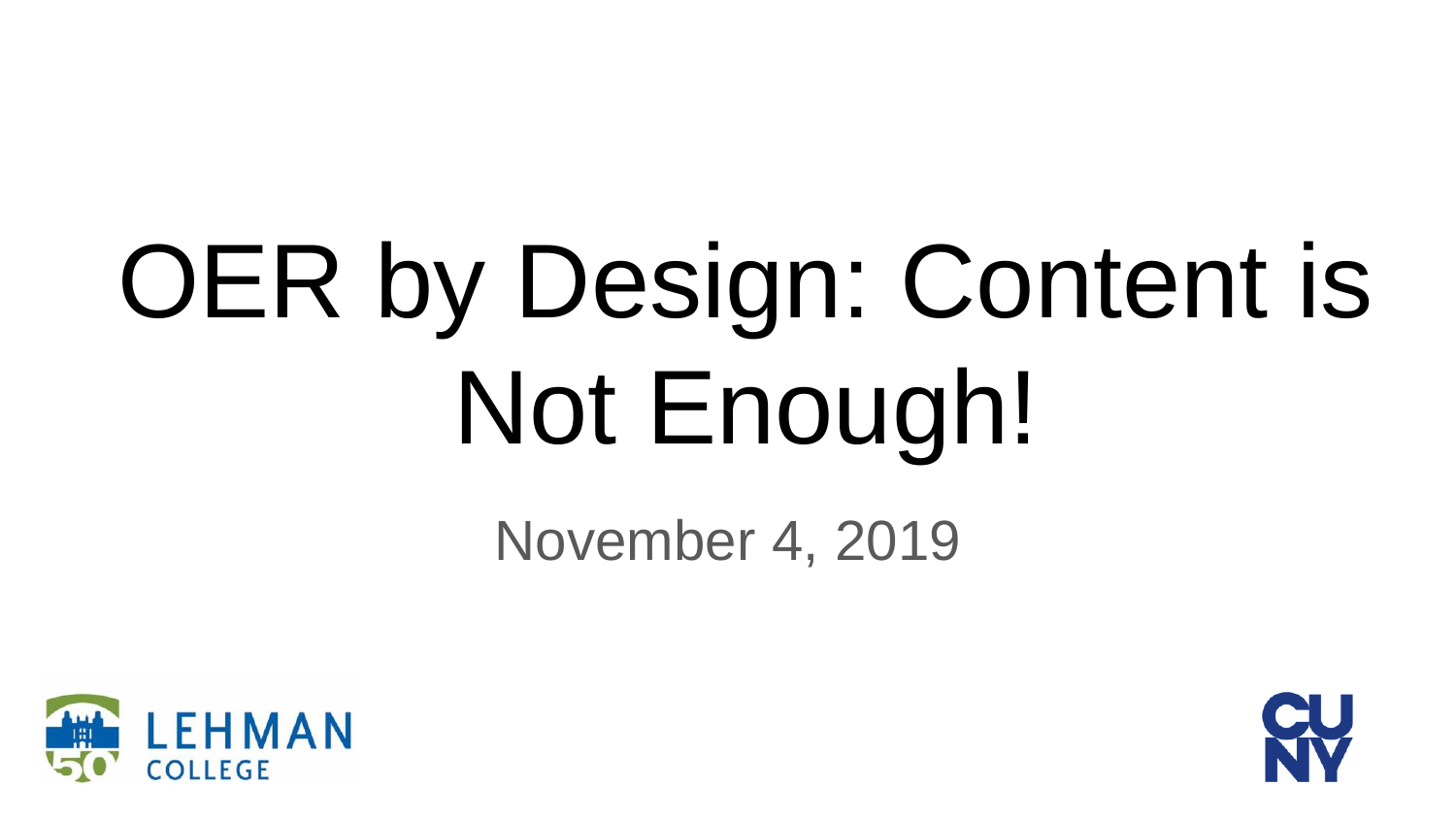## **Presenters**



**Susan Ko**

Faculty Development Consultant, Office of Online Education & Clinical Professor, Department of **History** [susan.ko@lehman.cuny.edu](mailto:susan.ko@lehman.cuny.edu)



**Olena Zhadko** Director, Office of Online **Education** [olena.zhadko@lehman.cuny.edu](mailto:olena.zhadko@lehman.cuny.edu)

## Lehman College, City University of New York



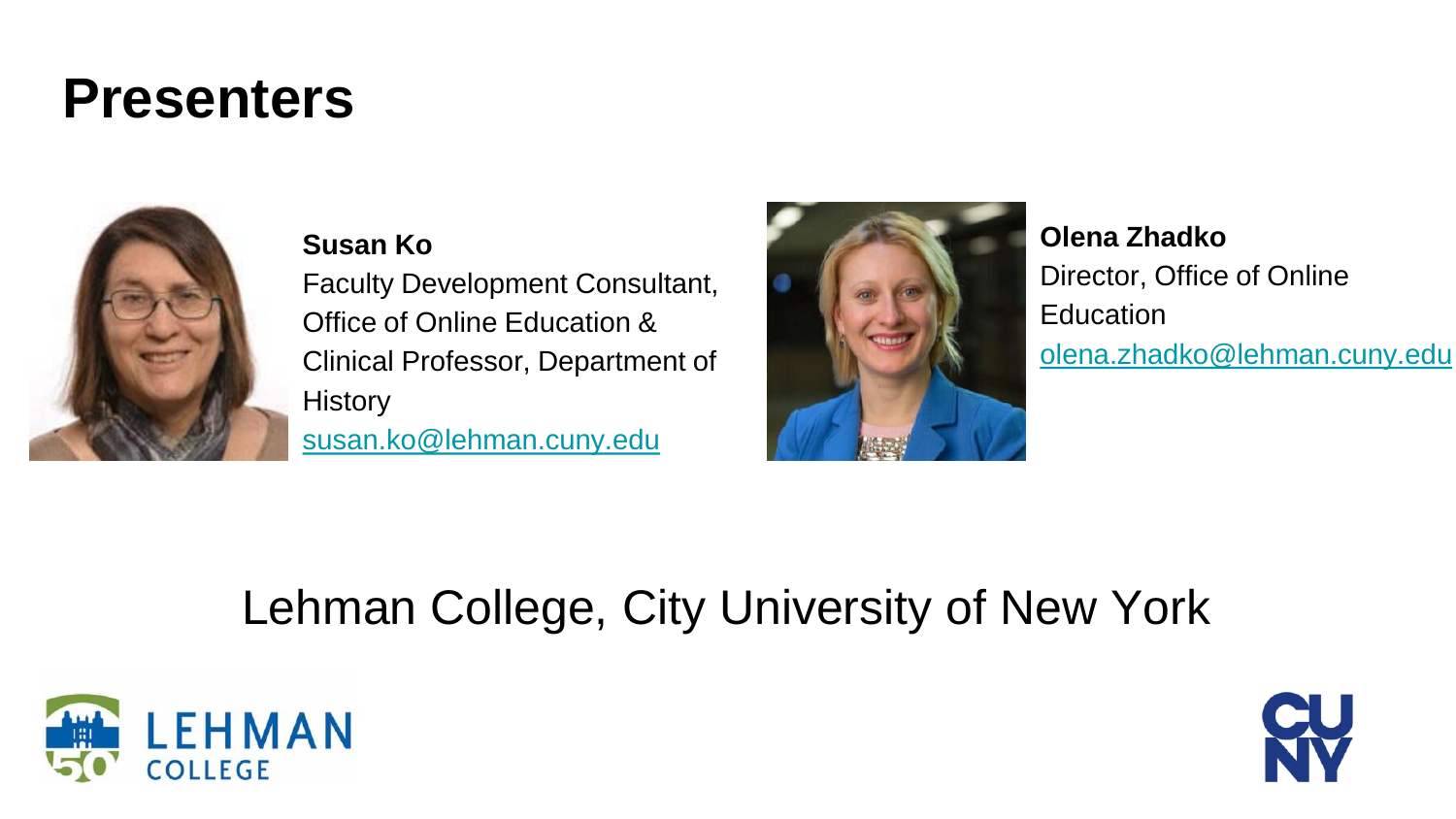# **Design is Key!**

- **Coherent, intentional and engaging** design for OER delivery often goes unmentioned.
- **Merely replacin**g commercial content **rather than designing** can lead to a **content-driven rather than learner-centered** course experience.
- Redesigning with OER requires **time, planning, and expertise.**
- Design process best guided with a **plan for evaluating the current course** and **incorporating OER into the design**.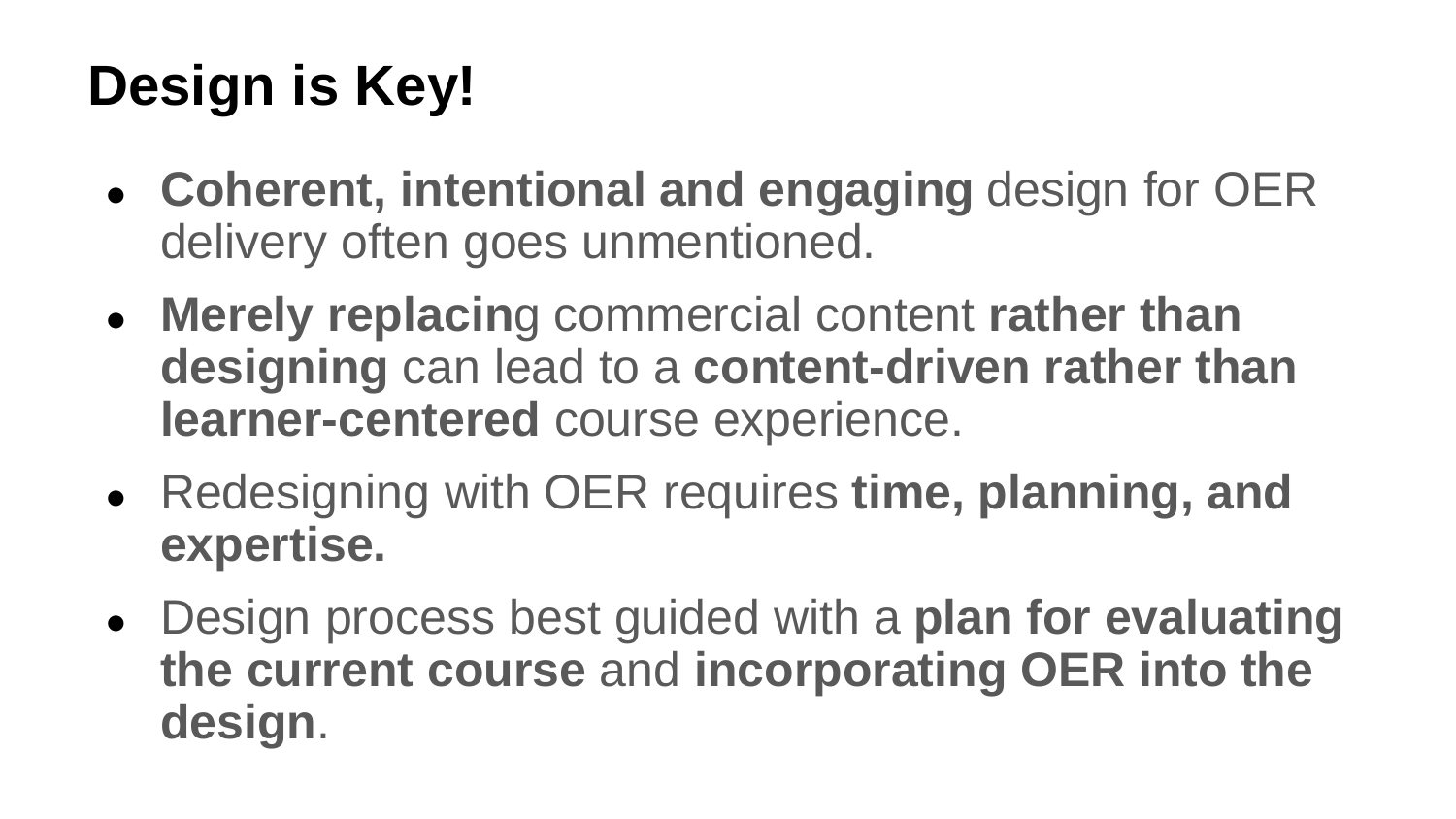# **Design is Key!**

- Key players include faculty, instructional designers, educational technologists, educational/faculty developers, as well as librarians.
- **Online educators** are accustomed to using OER or free digital material.
- Faculty frequently use their own content (e.g. lectures, commentary) with **OER and non-OER** (both library and commercial resources).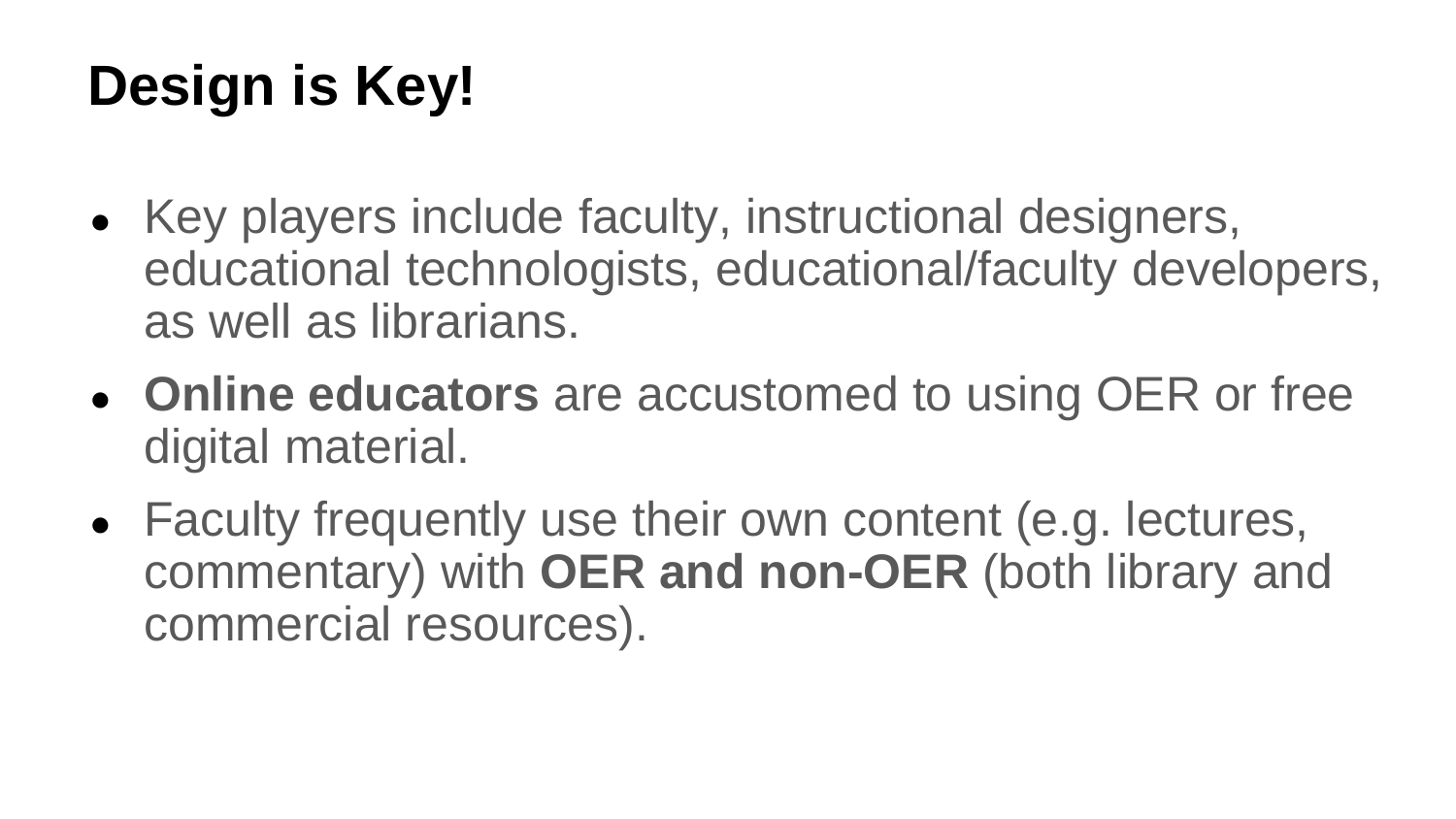# **Planning is Instrumental**

- Consider learning materials' **modality and type**, institutional LMS or other **platform**, and availability of technical and non-technical **support**.
- **Systematic** course planning and development is needed.
- **Intentional and practical step-by-step** (modular) process.
- For redesign, **careful inventory** of existing course is necessary step.
- A **course planning instrument** (based on instructional design principles) can facilitate and streamline course design to ensure that all essential course elements are aligned, integrated and meaningfully used.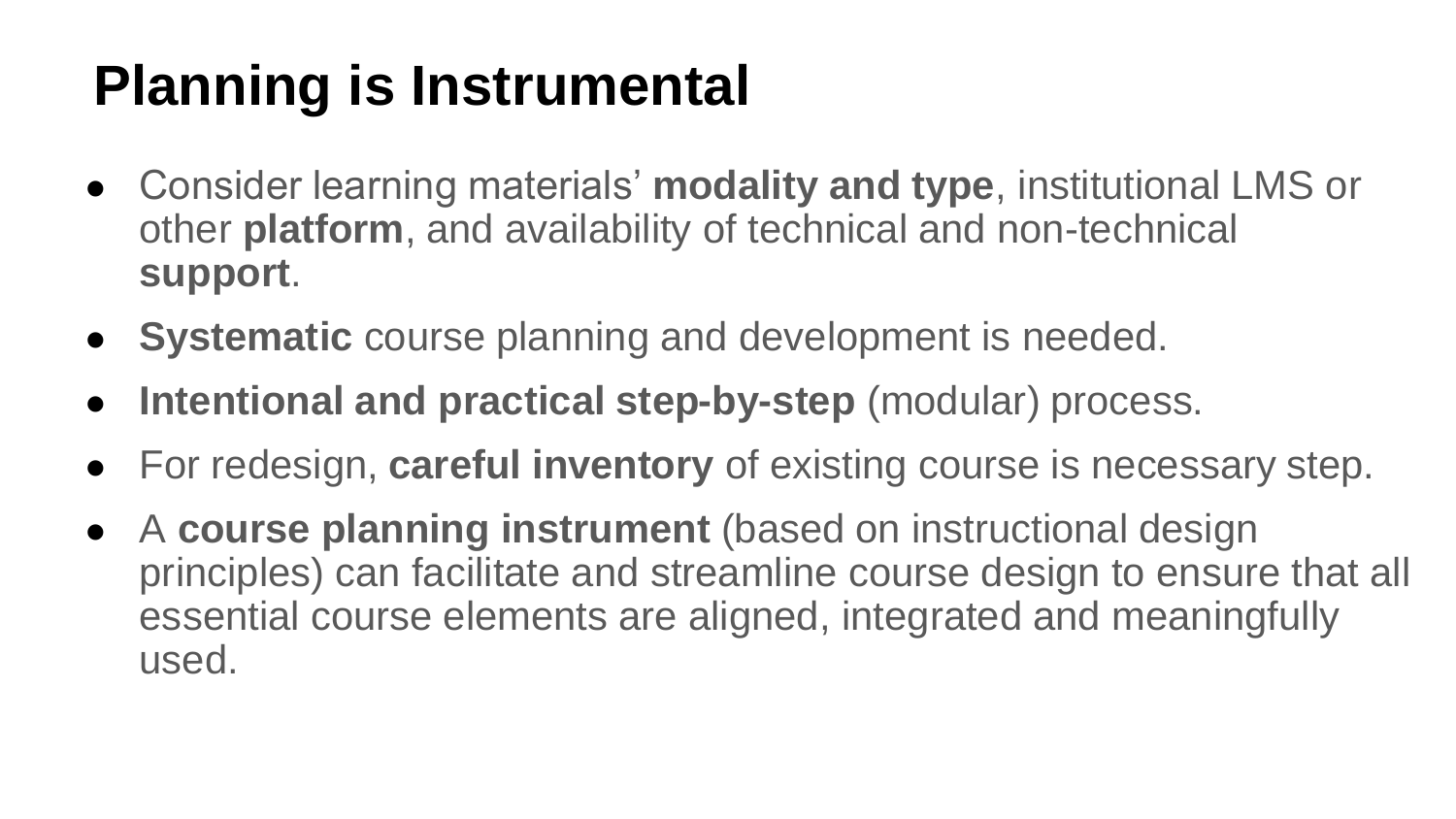## **Online Faculty Development Workshop**

#### **OER FACULTY DEVELOPMENT WORKSHOP**

 $\rho$  Search

Adopt, Adapt and Make it Your Own: It's an OER



## [https://oerworkshop.commons.gc.cuny.edu](https://oerworkshop.commons.gc.cuny.edu/)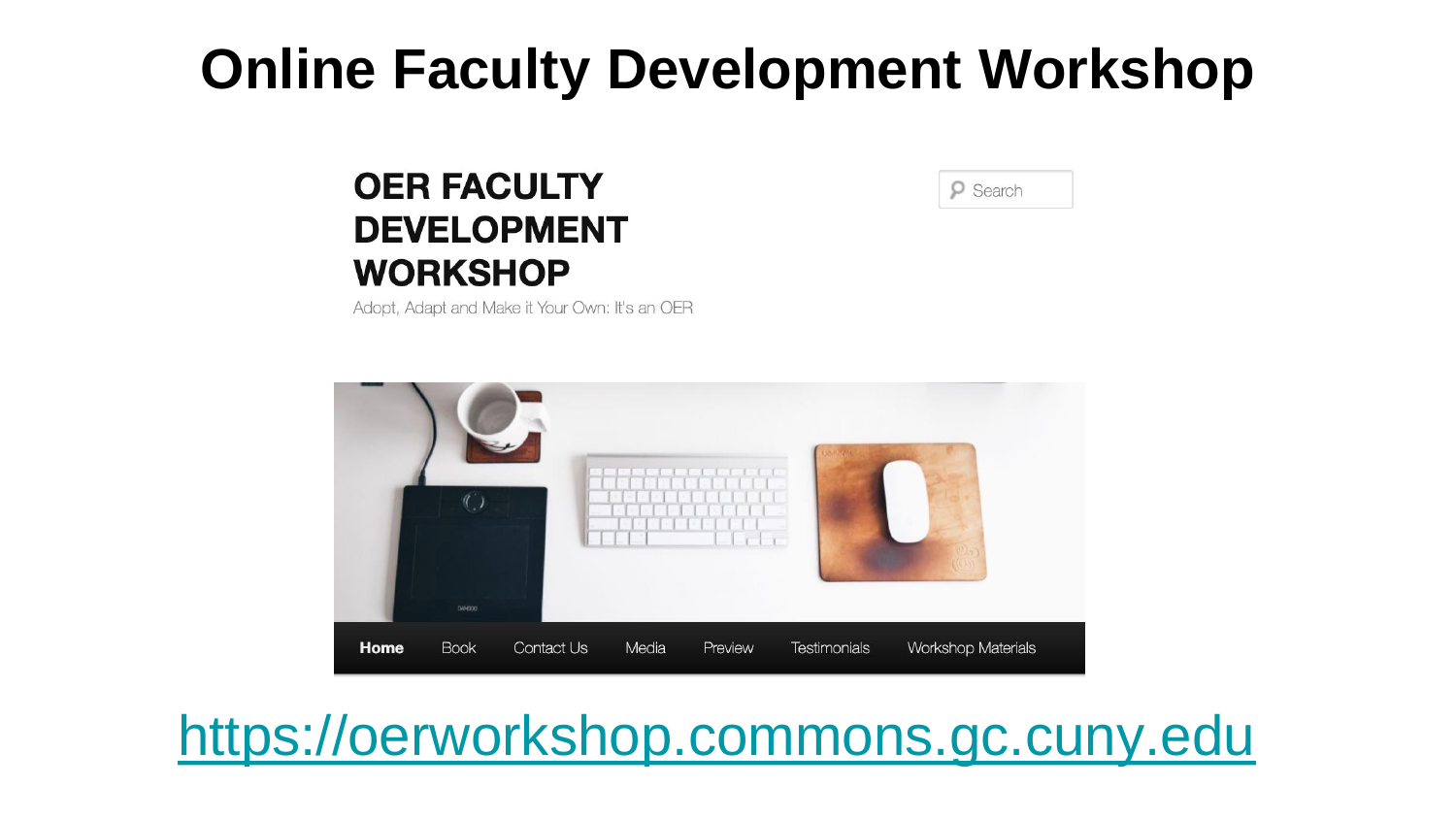

LEARNING OUTCOME(S) THAT APPLY:

LEARNING ACTIVITIES AND/OR ASSIGNMENTS THAT APPLY:

CURRENT CONTENT (IF NOT NEW COURSE): READING, RESOURCE, VIDEO, ETC.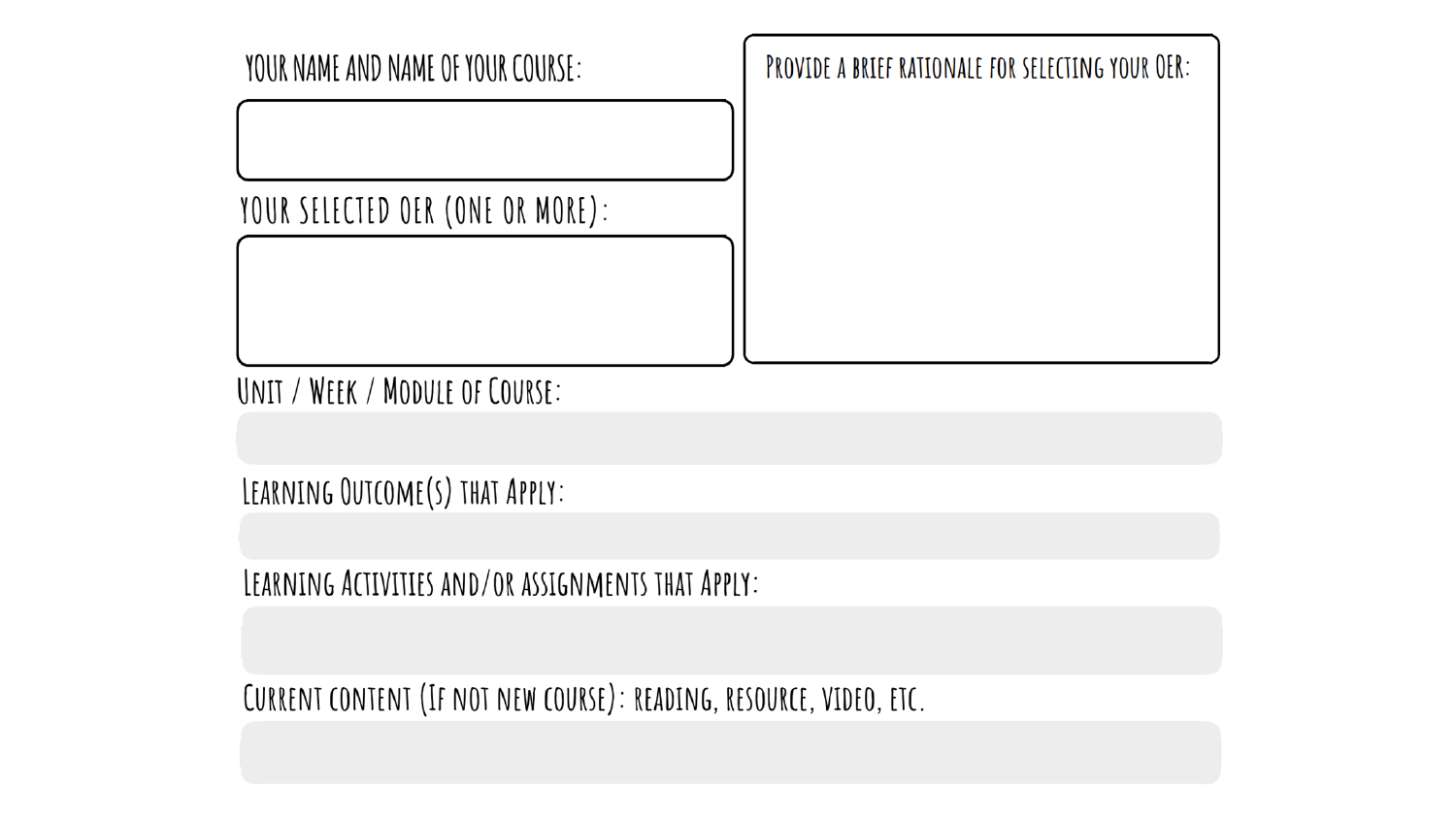#### OER REPLACING OLD CONTENT OR OER FOR NEW COURSE(IF FREE BUT NOT OER, PLEASE IDENTIFY):

#### OER LICENSING CONDITIONS (BE SPECIFIC):

#### ADOPTING AS IS OR NEEDS MODIFYING OR SUPPLEMENTING:

### IF MODIFYING OR SUPPLEMENTING, WHERE WILL NEW CONTENT COME FROM: INSTRUCTOR, ANOTHER OER, ERESERVE, ETC.

NOTES:

Zhadko, O. & Ko, S. (2017, 2019). An OER Course Planning Document: Define, Evaluate, Select and Integrate!

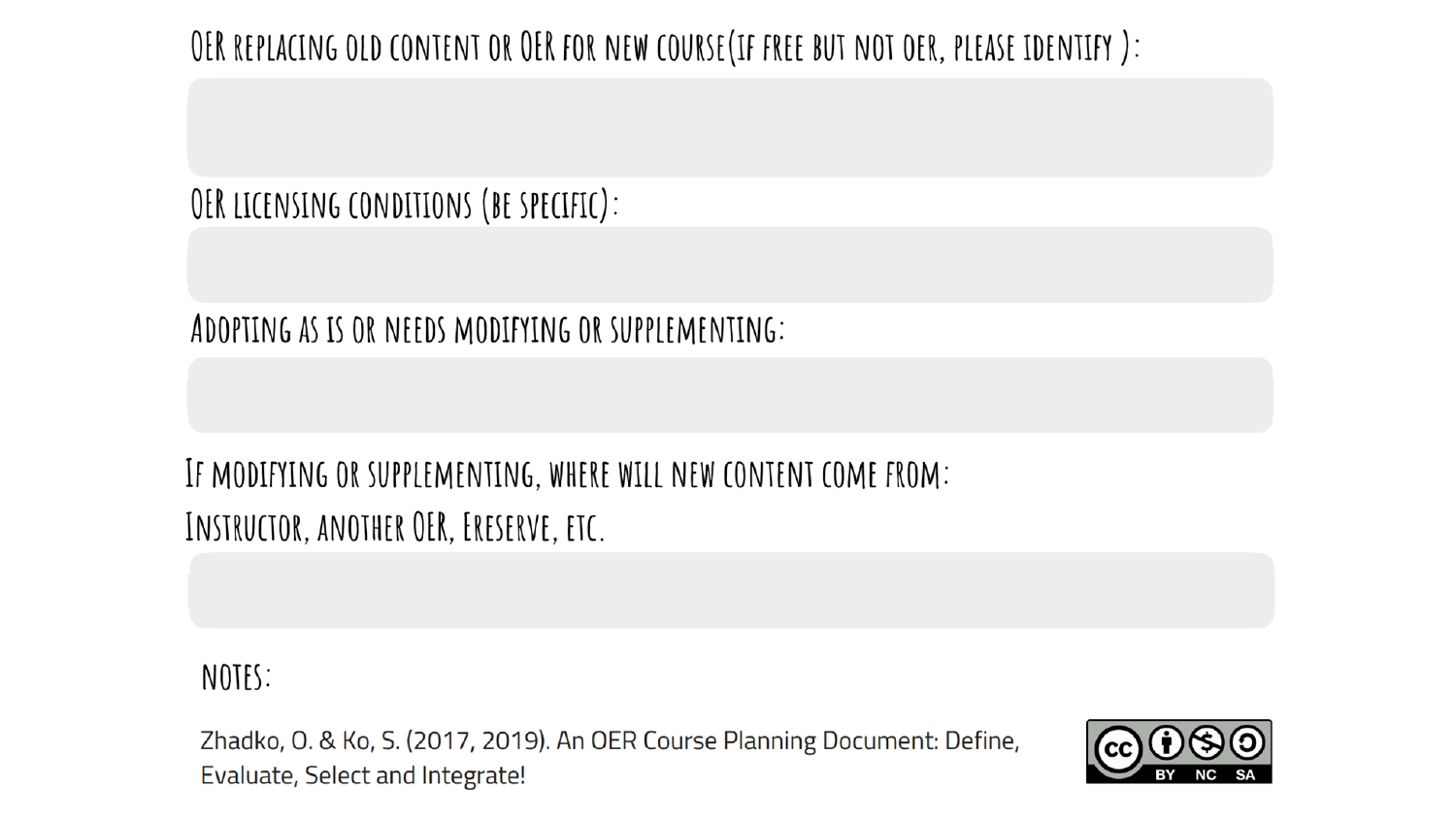# OER Book "Best Practices in Designing Courses with Educational Resources (OER)"

OLENA ZHADKO AND SUSAN KO

**BEST PRACTICES IN DESIGNING COURSES** WITH OPEN **EDUCATIONAL RESOURCES** 

**Best Practices in Online** Teaching and Learning



*Part of the Best Practices in Online Teaching and Learning* **series.** Series Editor: Susan Ko

https://www.routledge.com/Best-Practices-in-[Online-Teaching-and-Learning/book-series/BPOTL](https://www.routledge.com/Best-Practices-in-Online-Teaching-and-Learning/book-series/BPOTL)

*Available December 2019*